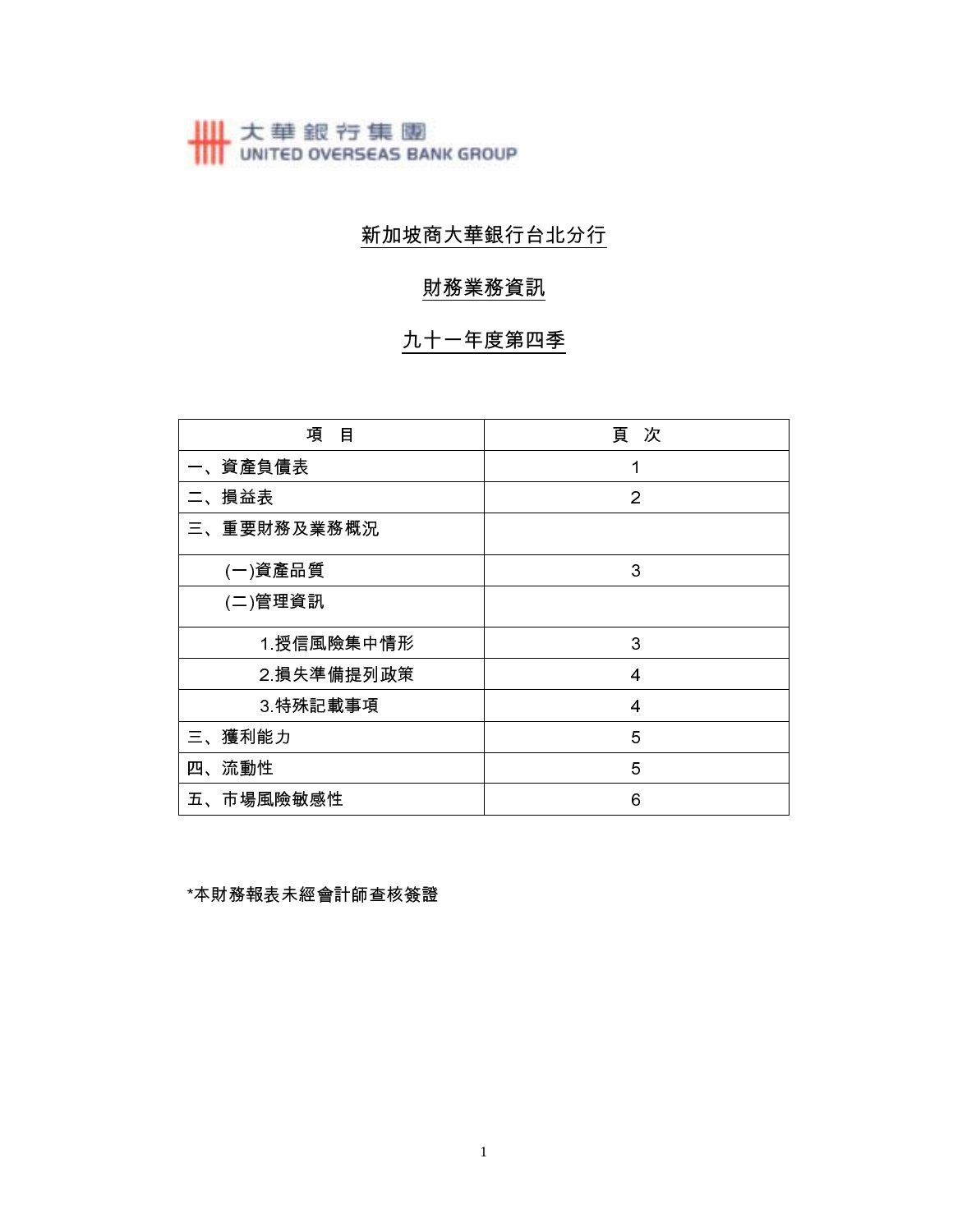大華銀行集團<br>
UNITED OVERSEAS BANK GROUP

## 新加坡商大華銀行台北分行

## 資產負債表

單位 新台幣千元

| 資<br>產        | 額<br>金     | 債<br>負  | 額<br>金     |
|---------------|------------|---------|------------|
| 現金、存放央行及同業    | 8,116,767  | 央行及同業存款 | 11,286,324 |
| 慣入票券 淨額       | 0          | 存款及匯款   | 264,066    |
| 放款、貼現及買匯-淨額   | 4,402,439  | 央行及同業融資 | 0          |
| 基金及長期投資       | 0          | 其他負債    | 1,014,837  |
| 固定資產 淨額       | 2,964      | 淨<br>值  | 178,796    |
| 催收款 淨額        | 48,412     | 營運資金    | 152,500    |
| 承受擔保品 淨額      | 0          | 累積盈餘    | 26,296     |
| 其他資產          | 173,441    |         |            |
| 資<br>產<br>合 計 | 12,744,023 | 負債及淨值合計 | 12,744,023 |

| 主要或有及承諾事項             | 金<br>額    |
|-----------------------|-----------|
| 客戶尚未動用之不可撤銷放款承諾       | 6,815,275 |
| 附買回有價證券               | 無         |
| 佫類保證款項                | 2,146,199 |
| 附賣回有價證券               | 無         |
| 客戶已開發但未使用信用餘額         | 無         |
| 遠期外匯買賣合約              | 5,358,988 |
| 信託資產                  | 無         |
| 與利率有關之衍生性金融商品名目本金契約餘額 | 1,668,144 |
| (利率交換選擇權期貨及遠期合約)      | 無         |
| 與匯率有關之衍生性金融商品名目本金契約餘額 | 無         |
| (換匯選擇權期貨及遠期合約)        | 無         |
| 益證券及商品有關之衍生性金融商品      | 無         |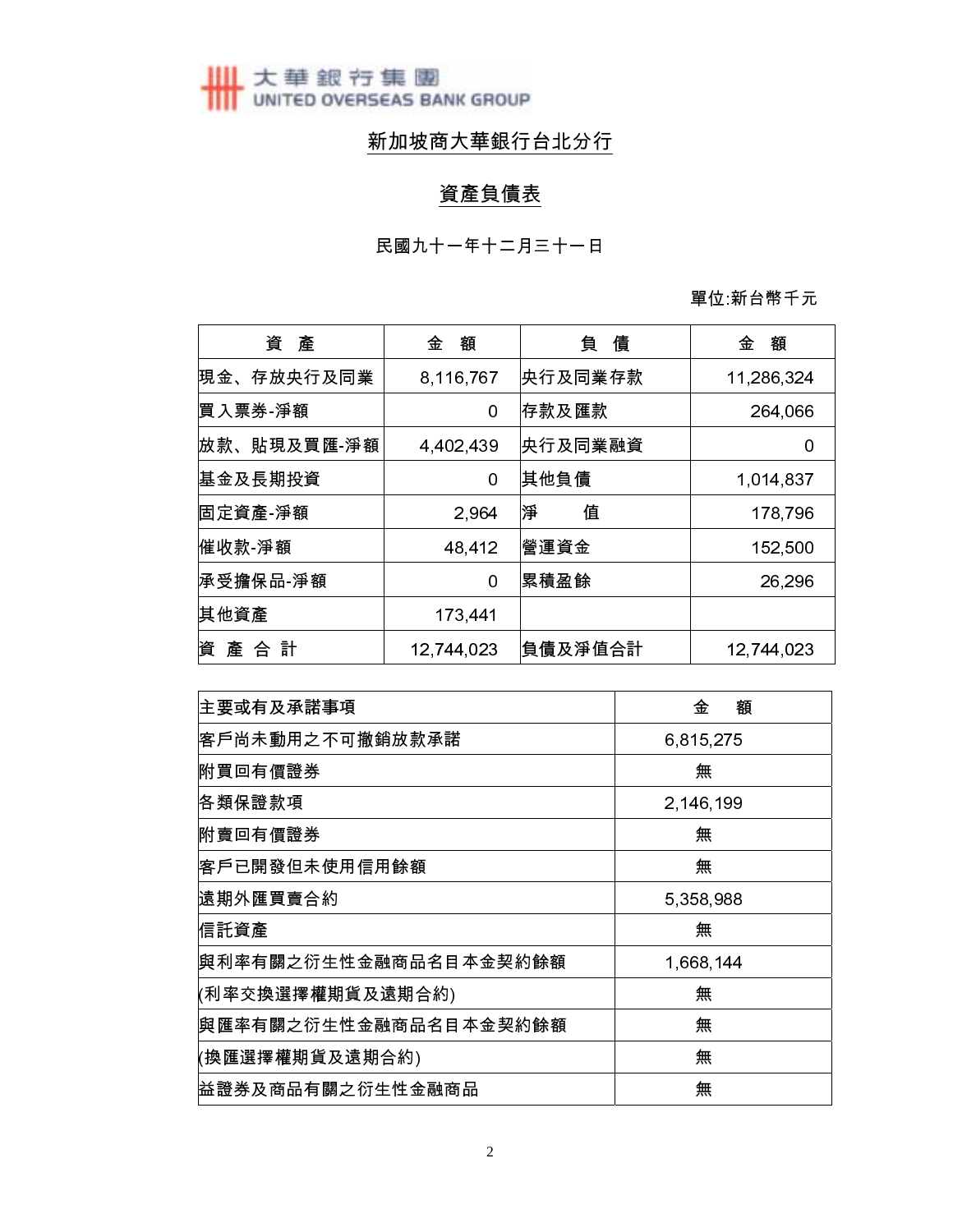# 大華銀行集團<br>
UNITED OVERSEAS BANK GROUP

## 損 益 表

民國九十一年一月一日至十二月三十一日

#### 單位 新台幣千元

| 項<br>目   | 金<br>額  |
|----------|---------|
| 營業收入     |         |
| 利息收入     | 238,146 |
| 買賣票券利益   | 0       |
| 買賣證券利益   | 0       |
| 手續費收入    | 23,590  |
| 其他營業收入   | 19,691  |
| 營業收入合計   | 281,427 |
| 營業支出     |         |
| 利息支出     | 131,935 |
| 買賣票券損失   | 0       |
| 買賣證券損失   | 0       |
| 各項提存     | 0       |
| 業務及管理費用  | 36,978  |
| 其他營業支出   | 82,029  |
| 營業支出合計   | 250,942 |
| 營業利益(損失) | 30,485  |
| 營業外收入    | 3,512   |
| 營業外支出    |         |
| 稅前淨利(損)  | 33,997  |
| 所得稅      | 3,191   |
| 稅後淨利(損)  | 30,806  |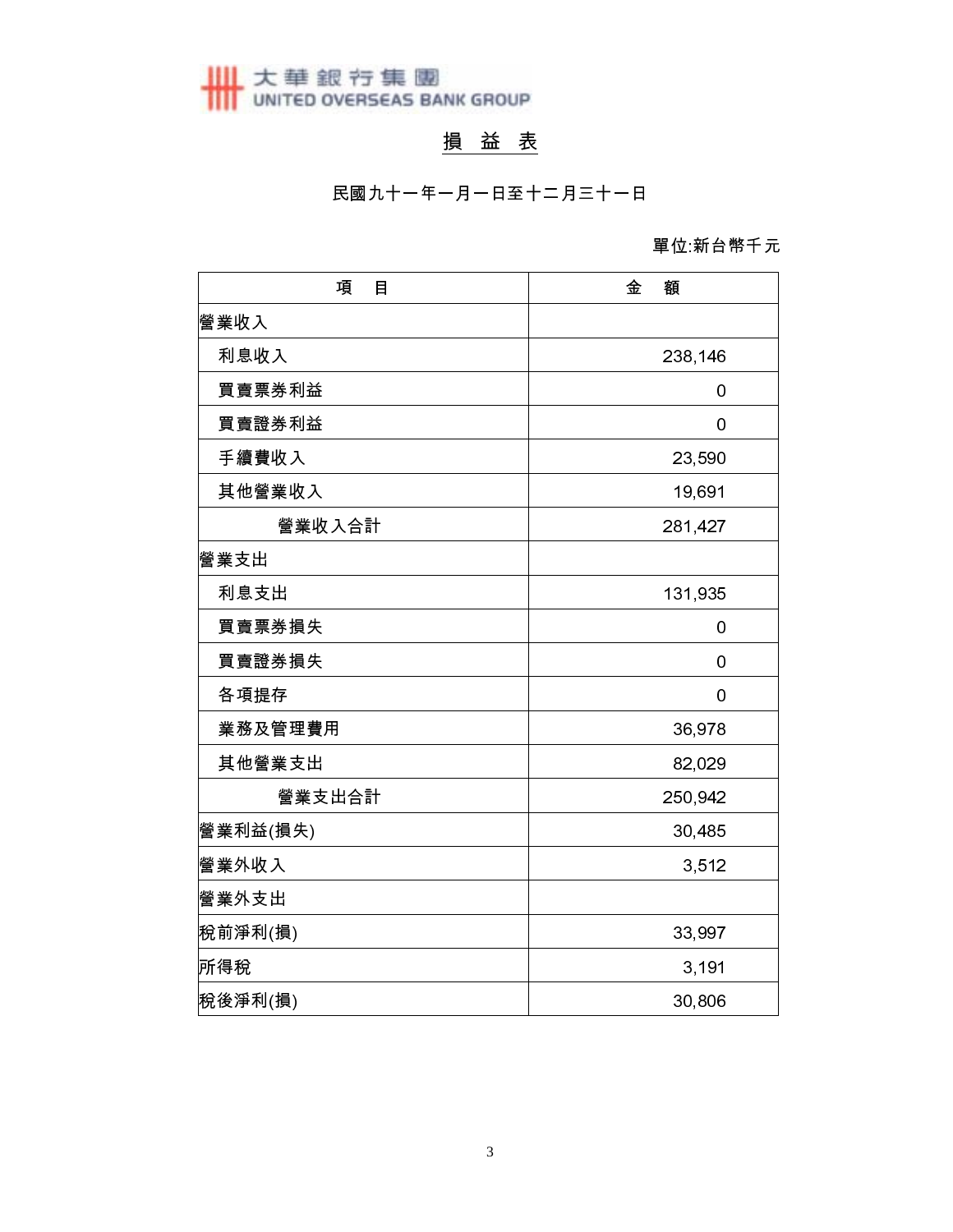## ■ 大華銀行集團<br>■ UNITED OVERSEAS BANK GROUP

#### 重要財務及業務概況

(一) 資產品質

#### 單位: 新台幣千元, %

| 日<br>期       |                        |         |
|--------------|------------------------|---------|
| 項<br>目       | 九十一年十二月三十一日 九十年十二月三十一日 |         |
| 逾期放款(含催收款)   | 48,412                 | 138,215 |
| 催收款          | 48,412                 | 138,215 |
| 逾放比率(註)      | 1.08                   | 5.01    |
| 應予觀察放款       | 0                      | 0       |
| 應予觀察放款佔總放款比率 | Ω                      | 0       |
| 帳列放款及催收款準備   | 34,472                 | 78,850  |

註

- 逾期放款 (含催收款) 係依財政部 83.2.16 台財融第八三二二九  $1<sup>1</sup>$ 二八三四號函及 86.12.1 財政部台財融第八六六五六五六四號函 規定之列報逾期放款金額。
- 2. 逾放比率=逾期放款(含催收款)÷(放款餘額+催收款)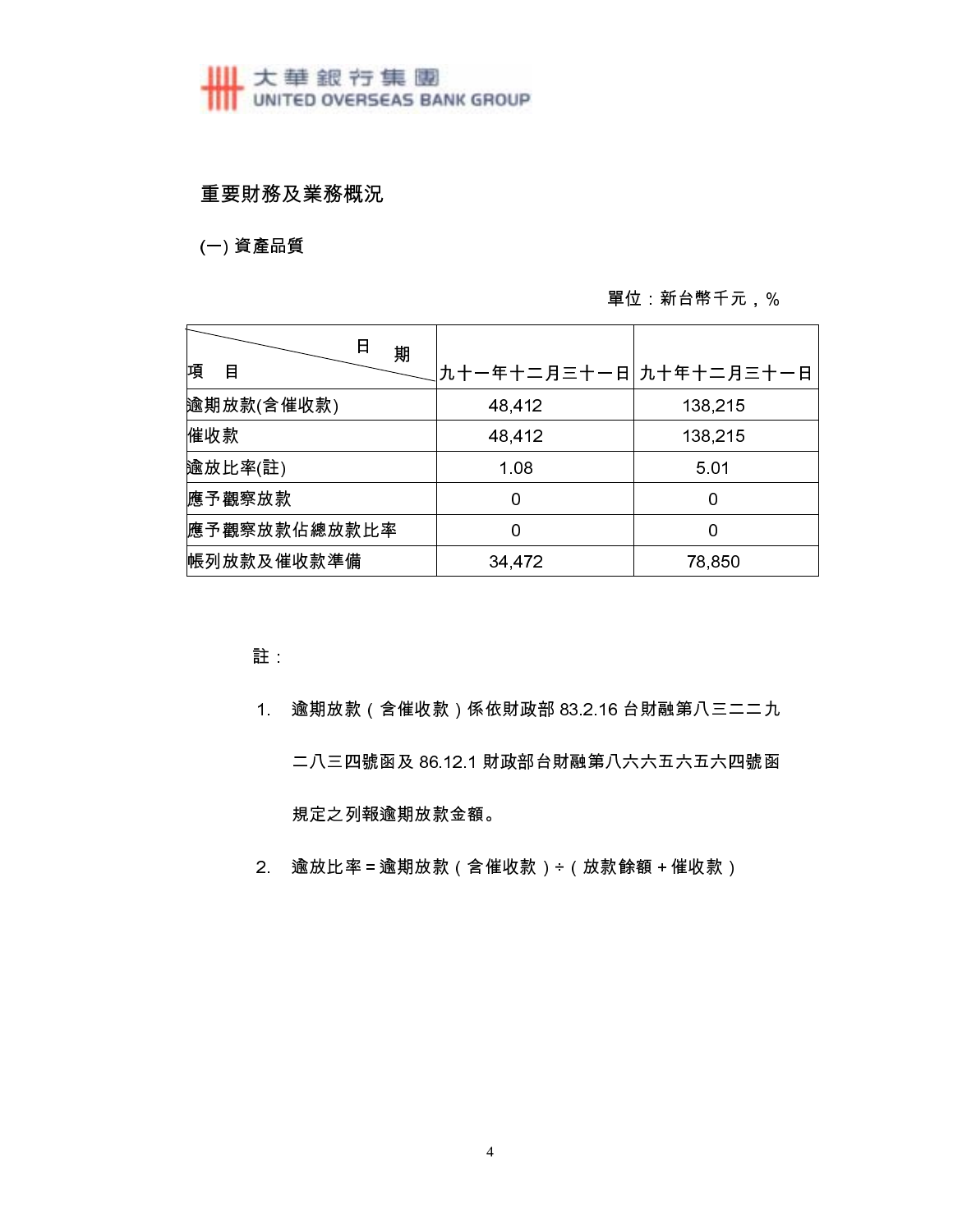## **HI 大華銀行集團**<br>
UNITED OVERSEAS BANK GROUP

(二) 管理資訊

#### 1. 授信風險集中情形

#### 單位 新台幣千元,%

| 日<br>期     | 九十一年十二月三十一日 九十年十二月三十一日 |       |      |       |  |
|------------|------------------------|-------|------|-------|--|
| 對利害關係人授信金額 | 25,000                 |       | 0    |       |  |
| 利害關係人授信比率  | 0.56                   |       | 0    |       |  |
| 股票質押授信比率   | 0.62                   |       | 0.92 |       |  |
| 授信行業集中情形   | 行業別                    | 比率    | 行業別  | 比率    |  |
|            | 製造業                    | 20 26 | 製造業  | 19.70 |  |
|            | 營造業                    | 1074  | 營造業  | 5.17  |  |
|            | 批發零售                   | 3.89  | 批發零售 | 0.33  |  |
|            | 私人                     | 3691  | 私人   | 63.46 |  |
|            | 服務業                    | 28.20 | 服務業  | 11 34 |  |

2. 放款、催收款及投資損失準備提列政策備抵呆帳係根據放款、貼現、 買匯、應收帳款、應收利息、其他應收款及催收款項之資產負債表 日餘額,考量借款人債信之風險程度,依實際情形評估其收回的可 能性,予以提列備抵呆帳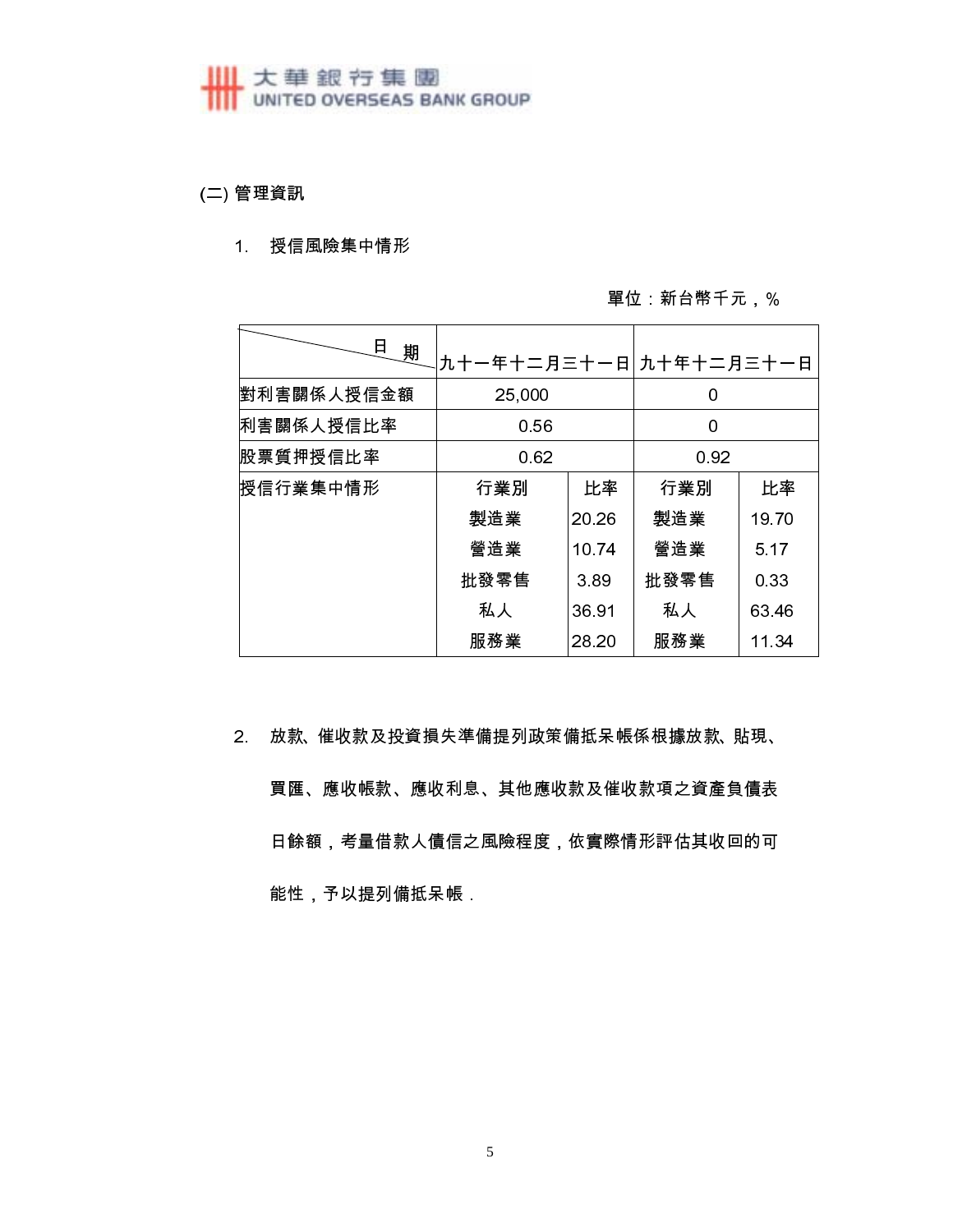3 特殊記載事項

民國九十一年十二月三十一日

單位 新台幣千元

|                    | 案由及金額 |
|--------------------|-------|
| 最近一年度負責人或職員因業務上違反法 |       |
| 令經檢察官起訴者           | 無     |
| 最近一年度違反銀行法經處以罰鍰者   | 無     |
| 最近一年度缺失經財政部嚴予糾正者   | 無     |
| 最近一年度因人員舞弊、重大偶發案件或 |       |
| 未切實依「金融機構安全維護注意要點」 |       |
| 規定致發生安全事故其年度個別或合計實 |       |
| l際損失逾五千萬元者         | 無     |
| 其他                 | 無     |

註:最近一年度係指自揭露基準日往前推算一年

三、 獲利能力

#### 單位 %

| 年<br>度<br>項<br>目 | 九十一年第四季 | 九十年第四季 |
|------------------|---------|--------|
| 資產報酬率            | 0.17    | 0.51   |
| 淨值報酬率            | 1575    | 10.05  |
| 純益率              | 12.08   | 549    |

註

資產報酬率 = 稅前損益÷平均資產 淨值報酬率 = 稅前損益÷平均淨值 純益率 = 稅前損益÷營業收入 稅前損益係指當年一月累計至該季損益金額

本表於各季揭露獲利能力,換算為年基準數字以年率表示,並應註明之。